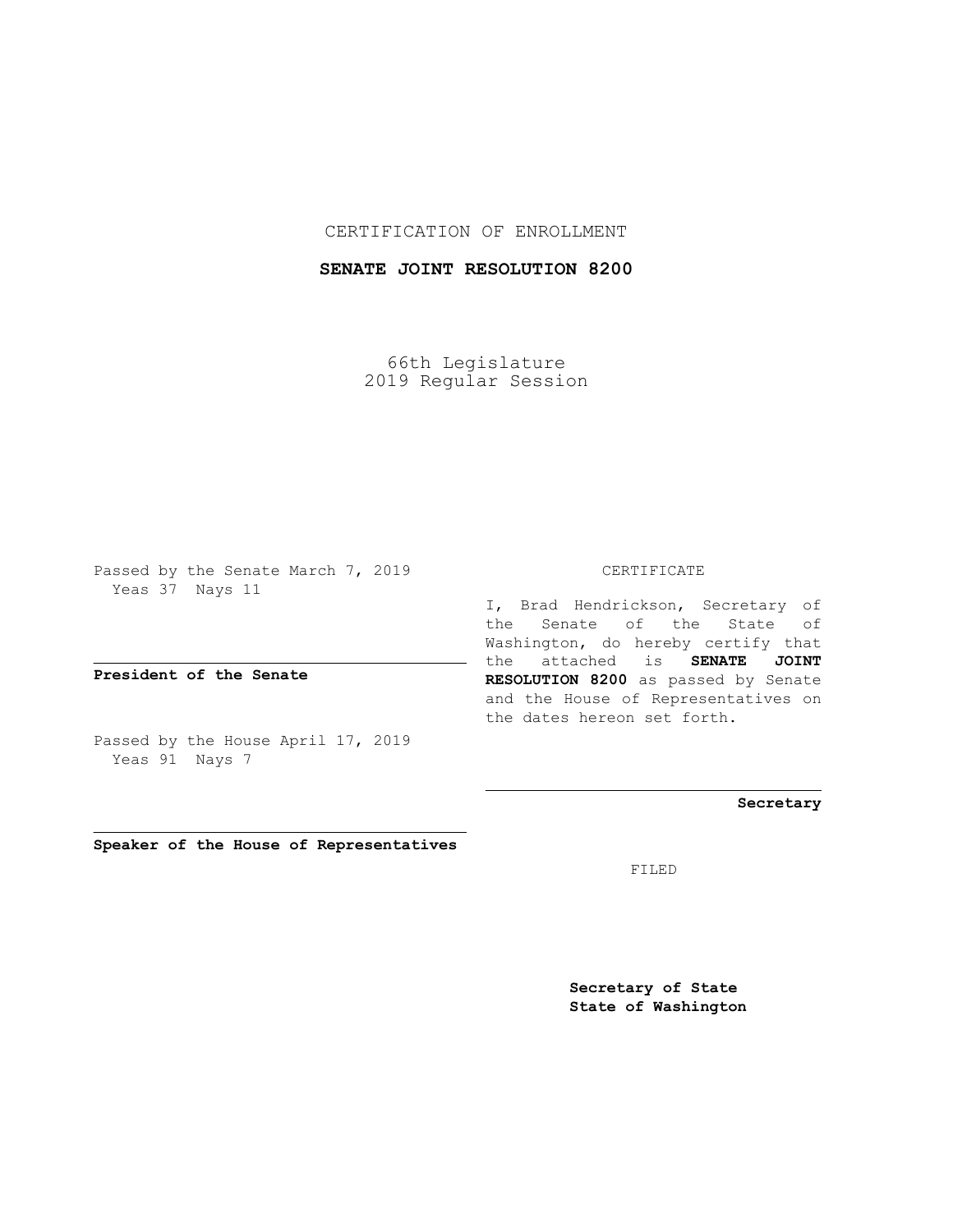Passed Legislature - 2019 Regular Session

## **State of Washington 66th Legislature 2019 Regular Session**

**By** Senators Takko, Zeiger, Rolfes, Hobbs, O'Ban, Keiser, Warnick, Hunt, Pedersen, Bailey, Conway, McCoy, Carlyle, Frockt, Palumbo, and Van De Wege

Prefiled 12/07/18. Read first time 01/14/19. Referred to Committee on State Government, Tribal Relations & Elections.

1 BE IT RESOLVED, BY THE SENATE AND HOUSE OF REPRESENTATIVES OF THE 2 STATE OF WASHINGTON, IN LEGISLATIVE SESSION ASSEMBLED:

 THAT, At the next general election to be held in this state the secretary of state shall submit to the qualified voters of the state for their approval and ratification, or rejection, an amendment to Article II, section 42 of the Constitution of the state of Washington 7 to read as follows:

 Article II, section 42. The legislature, in order to insure continuity of state and local governmental operations in periods of 10 emergency resulting from a catastrophic incident or enemy attack, shall have the power and the duty, immediately upon and after adoption of this amendment, to enact legislation providing for prompt and temporary succession to the powers and duties of public offices 14 of whatever nature and whether filled by election or appointment, the incumbents and legal successors of which may become unavailable for carrying on the powers and duties of such offices; the legislature shall likewise enact such other measures as may be necessary and proper for insuring the continuity of governmental operations during such emergencies. Legislation enacted under the powers conferred by this amendment shall in all respects conform to the remainder of the Constitution: *Provided,* That if, in the judgment of the legislature 22 at the time of ((disaster)) the emergency, conformance to the